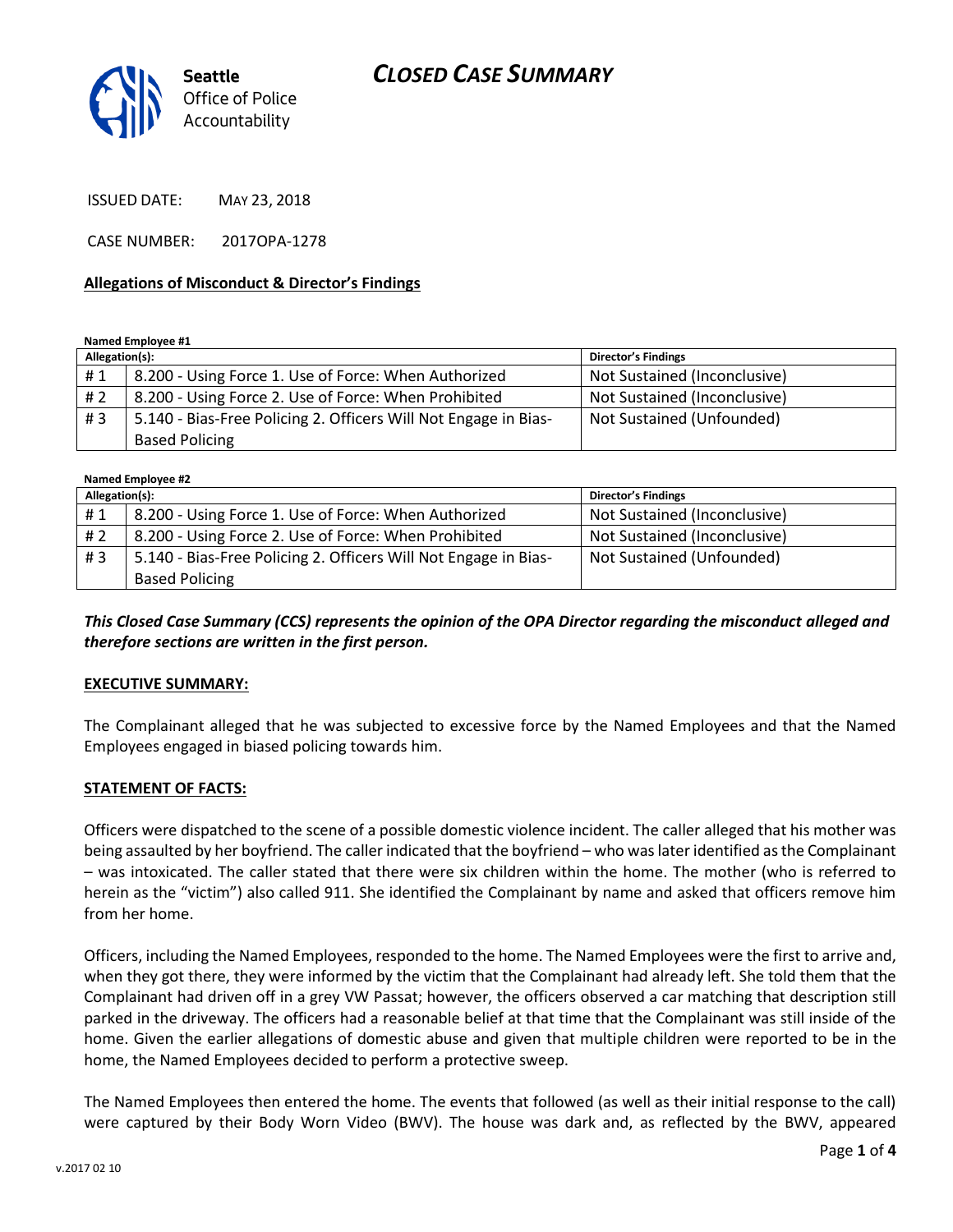

# *CLOSE CASE SUMMARY*

OPA CASE NUMBER: 2017OPA-1278

disorganized and somewhat in disarray. A number of children were in the home and the officers searched the residence while accompanied by the victim. They viewed the Complainant walk outside of a room and towards them. They asked who he was and he told them that he lived in the residence. The officers told the Complainant to stop walking and to sit down, but he did not comply. Named Employee #1 (NE#1) took hold of the Complainant's right arm and Named Employee #2 (NE#2) took out his Taser. NE#2 later explained that he did so because of the Complainant's approach towards the officers, his perceived aggressive behavior, and the nature of the call.

The Complainant told NE#2 multiple times to tase him. At that same time, the victim moved in front of NE#2, blocking him from the Complainant and preventing him from tasing the Complainant if needed. NE#2 told her repeatedly to move out of the way but she did not do so. Ultimately, NE#2 pushed the victim to the side. She did not fall to the ground. She further did not appear to suffer or complain of any injury. NE#1 placed the subject into handcuffs. The Complainant reacted angrily to the victim being pushed away and began using expletives and racial slurs towards the officers. The Complainant continued to yell at NE#2. NE#2 left the room temporarily and, when he returned, there was a struggle between the officers and the Complainant fell to the ground, causing a laceration to his face. As discussed more fully below, the officers contended that the Complainant lunged at NE#2 and slipped on the linoleum floor of the kitchen, thus causing the injury. The Complainant asserted that the officers slammed his face into the ground.

Medical attention was summoned for the Complainant and he received treatment for his facial laceration. The victim was also temporarily placed into handcuffs to ensure no further interference with the officers. While he was held in the kitchen, the Complainant was extremely upset and angry. When he later spoke to a sergeant, he complained that he had been "violently harassed." The Complainant was formally placed under arrest and was removed from the home. A Department supervisor later referred this matter to OPA and this investigation was initiated.

While not classified for investigation in this case, from my review of the video, I believe that a number of the statements made by NE#2 towards the Complainant may have constituted unprofessionalism in violation of SPD policy.

#### **ANALYSIS AND CONCLUSIONS:**

### **Named Employee #1 - Allegation #1** *8.200 - Using Force 1. Use of Force: When Authorized*

While in the kitchen and in the officers' custody, the Complainant fell to the floor and suffered a laceration to his face. This is undisputed. What is disputed is how the injury occurred and whether force was used or whether, instead, the Complainant slipped.

NE#1 wrote in his use of force report that the Complainant "charged [NE#2] in what was clearly an attempt to assault him." NE#1 explained that he pulled the Complainant back towards him and the Complainant lost his footing on the linoleum floor of the kitchen and fell to the ground, causing the laceration to his face.

NE#2 similarly recounted that the Complainant aggressively moved towards him and, when doing so, slipped on the linoleum floor and fell to the ground. NE#2 did not report using any other force aside from de minimis force to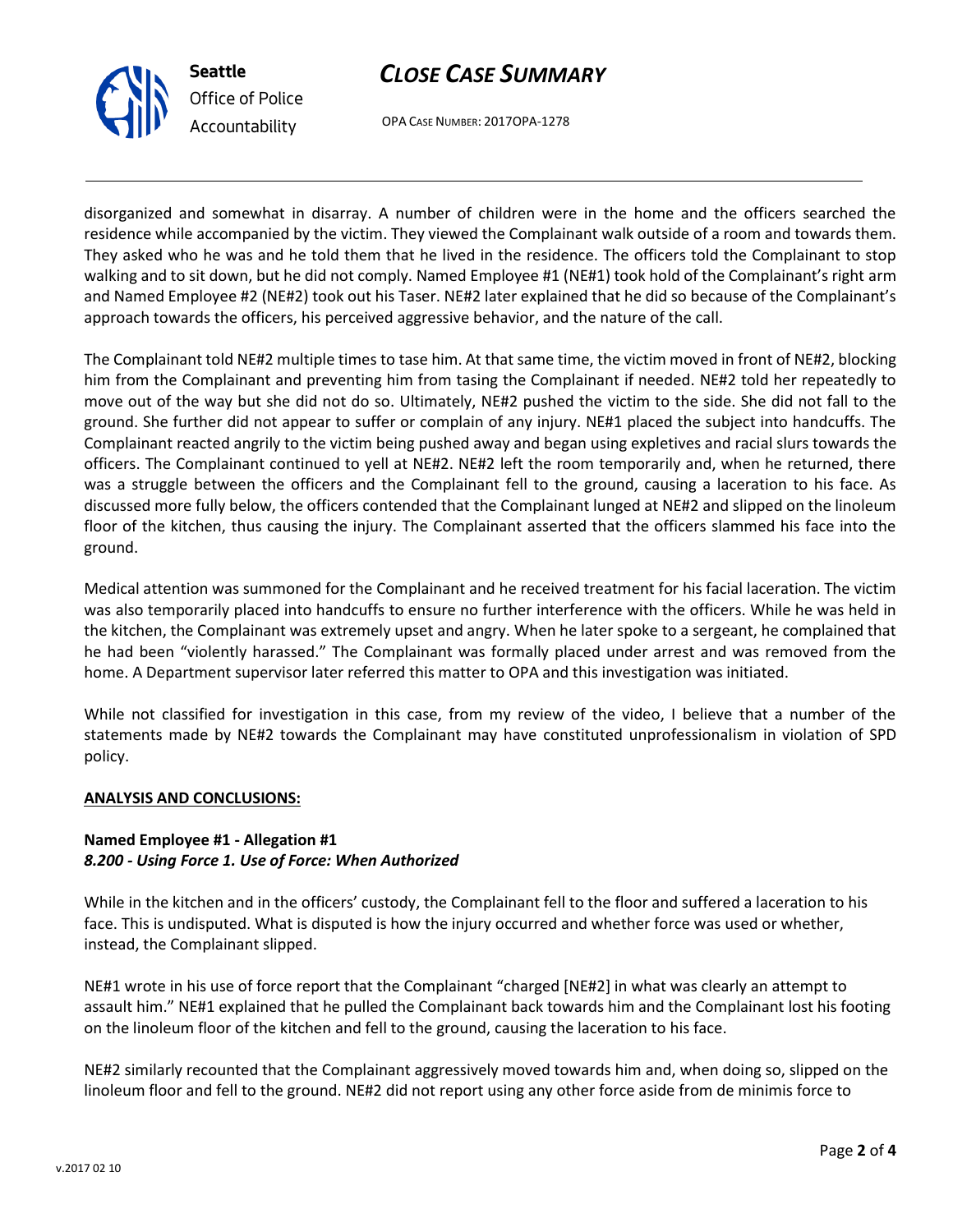

**Seattle** *Office of Police Accountability*

# *CLOSE CASE SUMMARY*

OPA CASE NUMBER: 2017OPA-1278

control the Complainant's body while on the ground. NE#2 also stated that the Complainant kicked him causing pain to NE#2's knee.

Both officers made consistent statements to OPA during their interviews and did not provide any significant additional details.

The Complainant was captured on BWV as saying that the officers slammed his face into the ground (he specifically stated: "You just slammed my face into the fucking ground"). This was the basis for the OPA referral and this investigation. However, he did not respond to OPA's requests that he be interviewed and, thus, did not provide any further explanation of his perception of the incident.

OPA did interview the victim, who recounted that she observed a struggle between the Complainant and the officers, but said that she "didn't really know" how the Complainant came to fall to the ground. She further told OPA that the Complainant had consumed more alcohol than normal that evening, which she explained may have negatively altered his behavior.

The BWV of this incident is, in my opinion, inconclusive. It does not clearly show the force used and the mechanism of injury. While it reflects statements made by NE#1 at the time the Complainant went to the ground consistent with the officers' explanation that the Complainant was lunging at NE#2 ("get on the ground!") and is in line with the officers' general account of the incident, I cannot say this is the case by a preponderance of the evidence. As such, while I tend to believe that the Complainant fell to the ground as a result of his movements and a slippery floor instead of due to intentional force applied by the officers, I recommend that this allegation be Not Sustained – Inconclusive.

Recommended Finding: **Not Sustained (Inconclusive)**

# **Named Employee #1 - Allegation #2** *8.200 - Using Force 2. Use of Force: When Prohibited*

While SPD Policy 8.200-POL-1 governs when force is authorized, SPD Policy 8.200-POL-2 explains when force is prohibited. Of significance to this case, force on handcuffed individuals is prohibited "except in exceptional circumstances when the subject's actions must be immediately stopped to prevent injury, or escape, destruction of property."

Were the Complainant slammed to the ground – as he claimed – while in handcuffs, this could very likely have been outside of policy. However, as discussed above, I find the question of whether the Complainant fell to the ground and suffered a facial injury due to force used by the officers to be inconclusive. For this reason, I reach a similar result here and, accordingly, I recommend that this allegation be Not Sustained – Inconclusive.

## Recommended Finding: **Not Sustained (Inconclusive)**